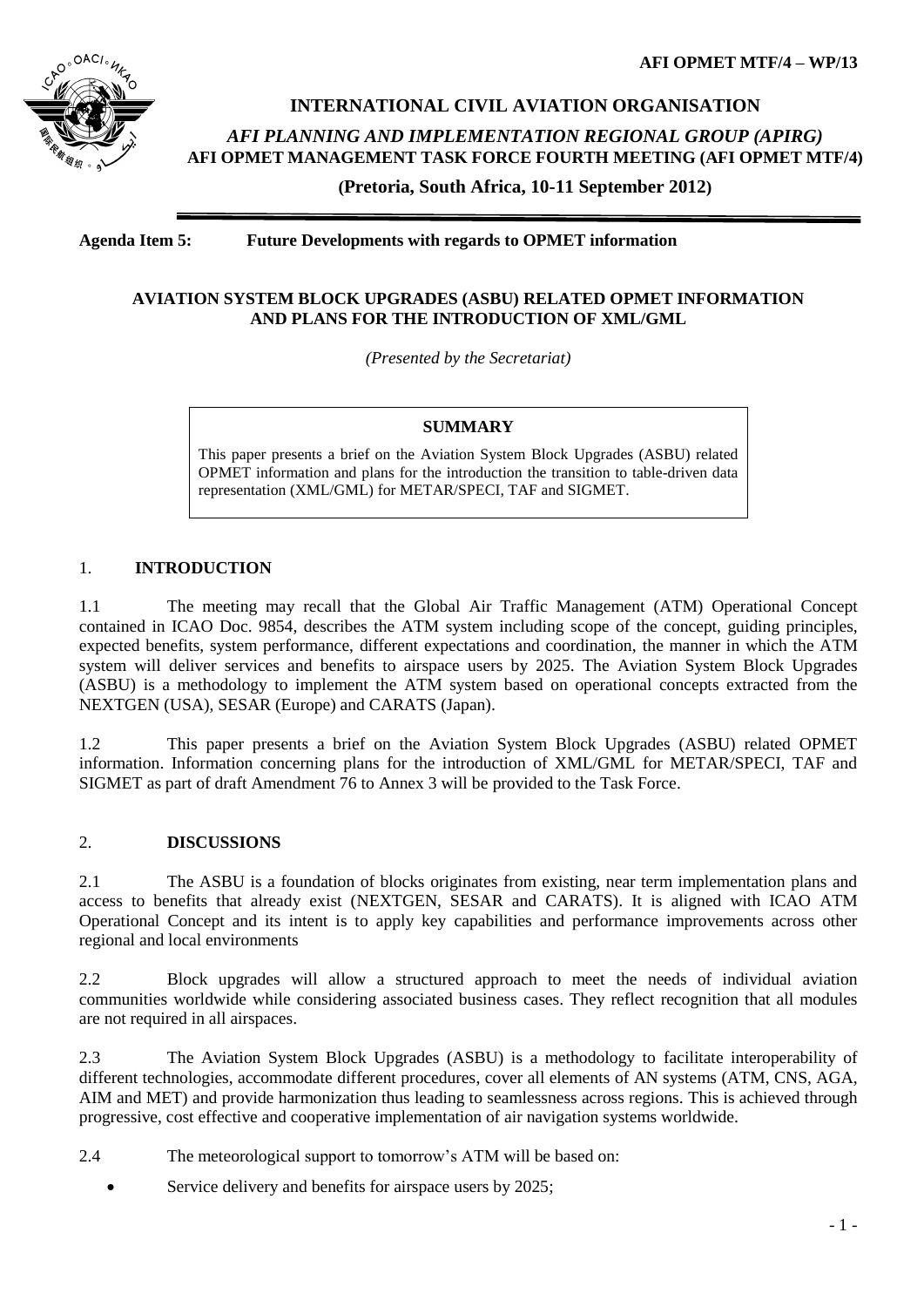- Network-based (net-centric) environment that is globally interoperable;
- Fusing MET information with aeronautical information and flight information.

2.5 The result of such support will be a transition of Meteorological (MET) *products* into MET *information* supporting collaborative, knowledge-based, decision making through free-flowing information exchange trajectory/performance based operations.

2.6 The Ninth Meeting of the Aerodrome Meteorological Observation and Forecast Study Group (AMOFSG/9) provided in its working paper, SN No. 8, the following information:

#### **Table-Driven Data Representation and Information Management for ATM**

2.6.1 The primary functions of the ATM system will enable flight from an aerodrome into airspace and its subsequent landing, safely separated from hazards, within capacity limits and making optimum use of all system resources. It is clearly evident that the future ATM system will be a network-based operation formed by four main components. These will dramatically increase the efficiency of it:

- a) a robustly networked ATM System will improve information sharing;
- b) information sharing will enhance the quality of information and provide shared situational awareness;
- c) shared situational awareness will enable collaboration and self-synchronization; and
- d) deliver enhanced sustainability and speed of decision making.

2.6.2 The availability of timely, high quality information will provide a foundation for effective management of the air traffic system. Nevertheless, the system will continue to be subject to the effects of uncertainty, especially from adverse weather.

2.6.3 The transition towards table-driven data representation for MET is an extremely important component towards the implementation of net-centric oriented ATM. However, due consideration should be given to the fact that data representation is only one aspect of the required move towards net-centricity. The use of meteorological (MET) information in a net-centric ATM environment and satisfying the foreseen performance requirements for MET will have an impact on the information that needs to be made available and exchanged between information providers and users.

2.6.4 These multi domain interoperable solutions will form the data-centric ATM environment and constitute the core building blocks of System Wide Information Management (SWIM). SWIM will increase the required agility of the ATM system by the ability to quickly develop applications and other support tools to meet evolving ATM business needs without having to revisit proprietary data provision standards.

2.6.5 The quality of service (QoS) is another important consideration in the context of information to support net-centric operations and the overall change and reorientation towards data/information services. From an information management perspective, the quality of the information that is exchanged, the so-called payload is not of direct concern. The concern lies in the intrinsic capability of making available information on the QoS aspect of the payload. An approved mechanism to convey QoS information is through the provision of metadata (data about data) attached to the payload.

2.6.6 Current Annex 3 provisions provide no explicit reference to metadata for MET information. However, in the evolution towards a data-oriented environment metadata is considered to be an essential component to be included in the transition, and in consequence reflected in the roadmap. From this perspective the logical approach would be to adopt technical specifications from organizations such as ISO and OGC to assure the earlier discussed multi data domain –interoperable- solution set. These technical specifications will provide the baseline for specific metadata profiles that could be used for aeronautical MET information.

#### **Logical data model versus physical data models**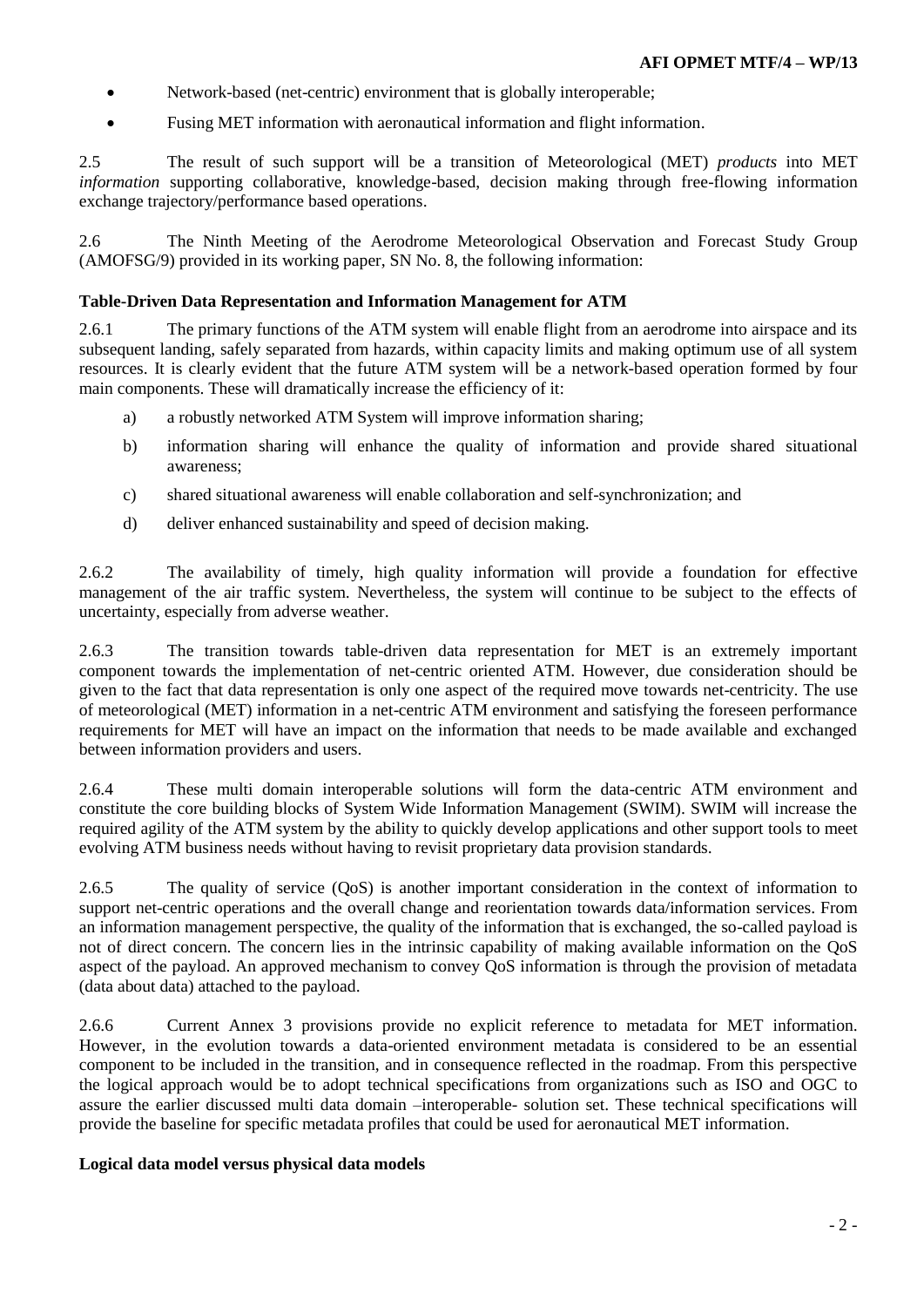2.6.7 International consensus exists on an overall migration of the numerous code forms and code descriptions for operational meteorological (OPMET) data towards the notion of one weather information exchange model (WXXM). The WXXM provides the semantics and abstract structure of all the information that needs to be made available by MET service providers as prescribed by Annex 3. It includes the intrinsic data requirements and structural business process rules. It provides a so-called technology independent description (a static description, in the Unified Modeling Language (UML), of the structure of the 'Meteorological Information Exchange system' by showing the system's classes, their attributes, operations (or) methods and the relationships between the classes) not concerned with code form specifications such as GRIB, binary universal form for the representation of meteorological data (BUFR), and Traditional Alphanumeric Codes (TAC) for aerodrome routine meteorological report (in meteorological code form) (METAR), aerodrome forecast (in meteorological code form) (TAF), etc.

2.6.8 From a system's architectural perspective, this WXXM suffices as the guiding logical data model for all physical implementation of systems that exchange MET information in the ATM domain. However, for the purpose of the international exchange of OPMET data it is considered to be beneficial to provide an additional level of structure and as a consequence to describe a model for the physical implementation of OPMET exchange.

2.6.9 As a comparison between such a physical implementation and existing Annex 3 provisions, the GRIB and BUFR code forms could be considered physical implementations of a format to exchange information. What is not in the current provisions is the overarching structure and interrelations between the information conveyed by the two data formats and how it correlates with the overall ATM business. However, and especially true for the BUFR code form, these forms are considered to be relatively specific to MET, not widely adopted by ATM or other industries and are therefore expensive to integrate, use and maintain from a user application' perspective.

2.6.10 Consequently, there is already an established general agreement on the migration of the BUFR code form used on a bilateral basis for METAR/SPECI and TAF to be replaced by a format that is widely accepted and based on the earlier mentioned generic standards. A code form based on Extensible Markup Language (XML) was identified. Moreover, the same consensus extends to the need to migrate towards a specific XML grammar to express geographical features which meteorological information in essence is. This specific XML grammar to describe MET information in function of time, place, coverage, etc. is : Geography Markup Language (GML).

2.6.11 SESAR and NextGen, two of the regional ATM developments programmes have developed a GML based format for OPMET data called the weather information exchange schema (WXXS). This specific GML based format enables the exchange of information formally captured in Traditional Alphanumeric Code. (TAC) but also has the intrinsic capability to provide so called GML-wrappers for other code forms including GRIB.

2.6.12 However, as the logical data model is close to the performance-based information requirements and in a fully data-centric environment the only representation for information (exchange) needs and the interrelationships, the ownership should be with ICAO.

2.6.13 An XML schema for the exchange of OPMET is a development that is very much content oriented and close to the development of code forms in an OPMET context. Therefore, ownership of the OPMET XML schema should be with WMO.

## **Evolution of non-Traditional (non-TAC) code formats**

2.6.14 A complete transition toward data-centricity will require a review of other existing code forms used for the exchange of OPMET.

2.6.15 The currently used code forms for OPMET, besides TAC, are GRIB and BUFR. In addition, the GRIB and BUFR code forms are proving to be difficult to utilize in a trajectory based ATM environment. There are intrinsic issues with respect to a required core capability of the trajectory planning and execution function using these code forms.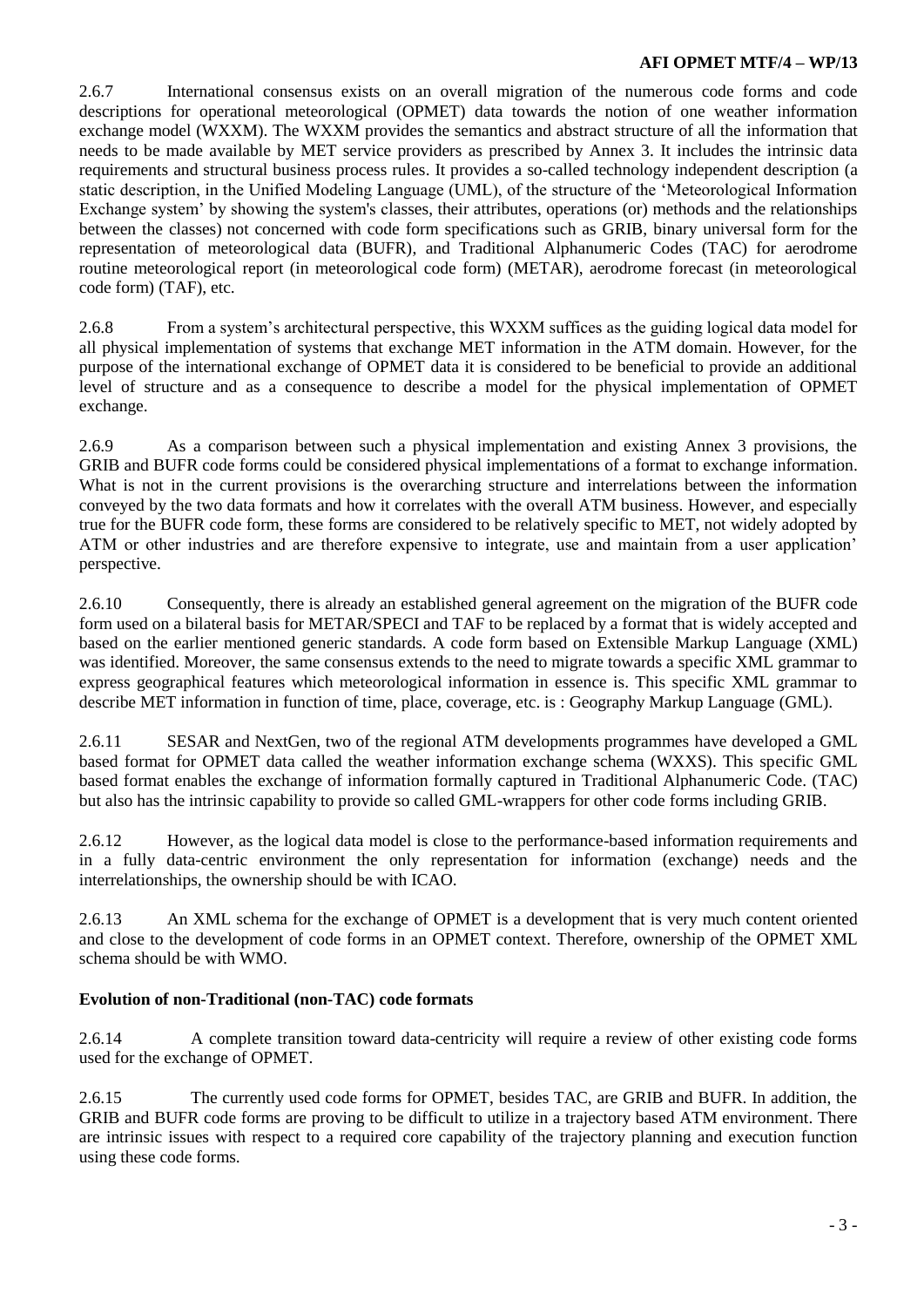2.6.16 It is recognized that the focus of the transition – and the remit of the Aerodrome Meteorological Observation and Forecast Study Group (AMOFSG) – towards a data-centric environment should be in the first instance through the evolution of TAC. However, in the evolution towards a data-oriented environment the existing (other) code forms should be considered and be included in the roadmap. This does not necessarily mean that every code format should be replaced by an XML based code format. Especially gridded data can be exchanged in other more efficient manners. However, XML could still be used as the so-called 'wrapper' of the information. Essential to it all is the fact that the information constructs, also for the gridded data, are captured at the technology and format independent layer of the WXXM.

### **Evolution of products structured according to ICAO templates and non-structured info**

2.6.17 Similar to the discussion on non-TAC code formats, the different products currently supported by a template in Annex 3 only should be incorporated in the full evolution towards data-centricity. Therefore, within the evolution towards a data-oriented environment, the ICAO templates should be considered appropriately and included in the roadmap.

2.6.18 In addition, a number of MET information exchange provisions of Annex 3 are not expressed as a distinct product or service in line with a code format or template description. Requirements on the display of wind, cloud and runway visual range (RVR) information at a controller working position have implicit information exchange requirements. As a minimum, this information exchange needs to be reflected at the level of the WXXM. As such, the currently existing implicit information exchange requirements should be considered appropriately and included in the roadmap.

#### **New information requirements**

2.6.19 Fortunately, the proposed structure of the single WXXM and associated exchange schema(s) is extremely flexible. This will enable the agility of the ATM system discussed earlier in this paper. It will confer the ability to quickly satisfy information needs and to develop the appropriate applications and other support tools to meet evolving ATM business needs. This without having to revisit proprietary data provision standards as is currently seen as a limiting factor.

## **Transition Approach**

2.6.20 This roadmap is designed to enable the exchange of all aeronautical meteorological information in a flexible, easy expandable, open and transparent manner. Nevertheless it remains clearly focused on the transition of currently defined user products as prescribed by Annex 3.

2.6.21 Activities related to the implementation -by States- of provisions developed in the context of identified roadmap (steps) are not included in this SN. An implementation roadmap or general guidance to support implementation could be considered by the Secretariat in conjunction with the publication of an amendment of Annex 3. Potential issues to consider in this context are:

- XML coding at source (e.g weather observation system at an airport) versus XML coding exclusively by collecting centres that will distribute information international;
- Transition of OPMET Databanks towards new formats including XML;
- Implication for information providers to fulfil metadata requirements.

2.6.22 A proposed logical structured flow of actions to be considered in the transition, thus roadmap, are the development of:

- XML/GML format for TAC OPMET;
- Metadata requirements;
- Weather Information Exchange Model;
- Information Management for ATM / SWIM.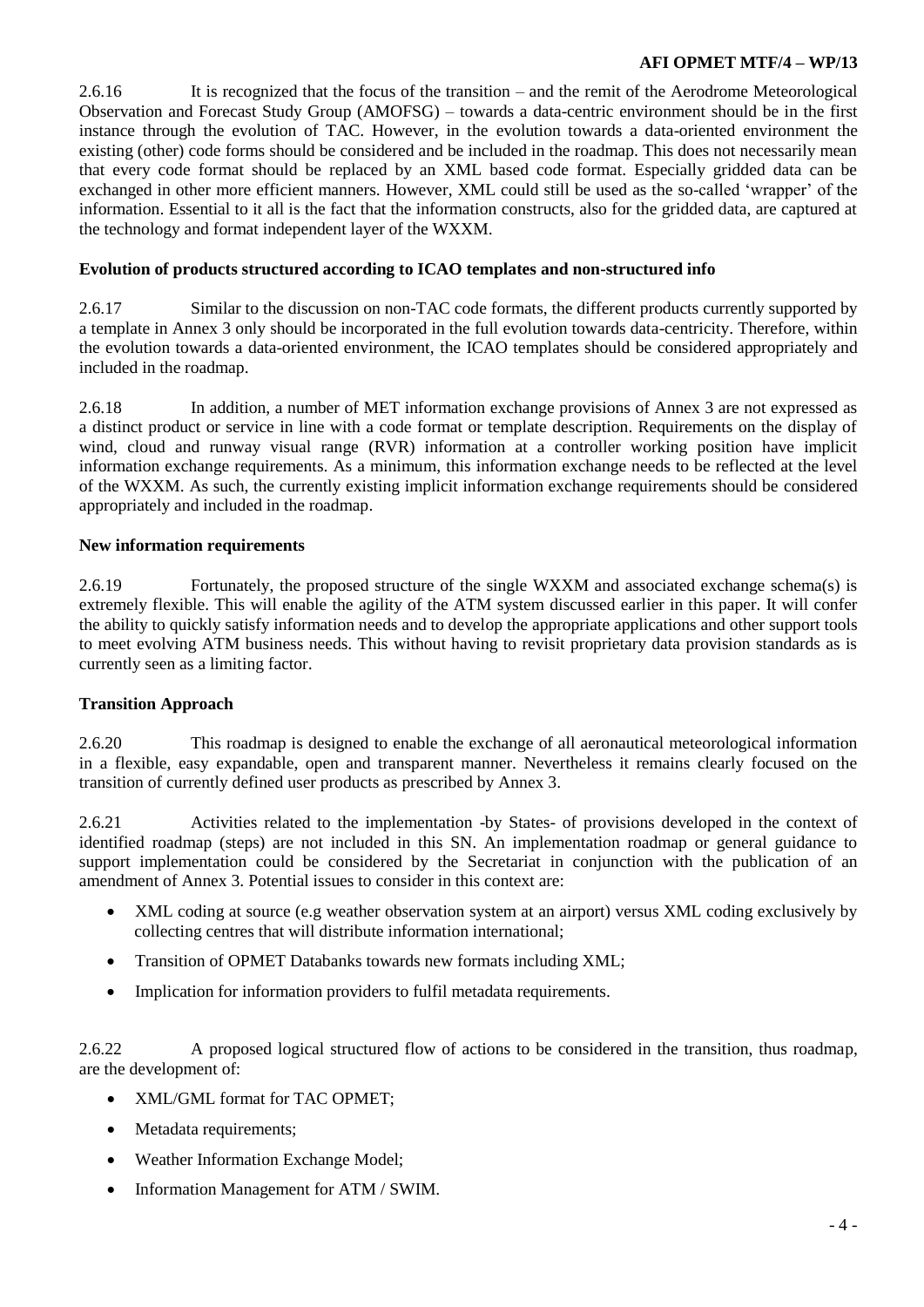2.6.23 The associated milestone dates for these components are linked to the currently known revision cycle of ICAO Annex 3 to provide the timing dimension of the required transition. However, this does not suggest that the listed components all need to be included in the Annex itself. Some of the identified steps are clearly related to guidance material, specifications or otherwise and not a Standard or Recommended Practice per se. **Error! Reference source not found.** outlines the revision cycle / time schedule involved.

| <b>Edition</b>                        | Applicability date | <b>Publication date</b> | <b>Start State consultation</b> |
|---------------------------------------|--------------------|-------------------------|---------------------------------|
| $18^{\rm th}$ /<br>amd. $76$          | November 2013      | July 2013               | January 2012                    |
| $19^{\rm th}$ .<br>amd 77             | November 2016      | <b>July 2016</b>        | January 2015                    |
| $\overline{20}^{\text{th}}$<br>amd 78 | November 2019      | <b>July 2019</b>        | January 2018                    |

#### **Table 1 Amendment cycle time schedule**

# **Roadmap: Annex 3 | 18TH Edition | Amendment 76**

2.6.24 The following evolutionary improvement steps need to be incorporated:

- **XML/GML format for TAC OPMET;** States in a position to do so should exchange METAR, SPECI and TAF in a digital form under bilateral agreement;
- **Metadata requirements;** States in a position to exchange METAR, SPECI or TAF in a digital form under bilateral agreement should include metadata;
- **Weather Information Exchange Model;** States in a position to exchange METAR, SPECI or TAF in a digital form under bilateral agreement should structure this information in accordance with defined features, attributes and associations<sup>1</sup>.
- **Information Management for ATM / SWIM;** N/A.

2.6.25 A series of activities can be summarized to support the aforementioned improvement steps. These need to be completed *before January 2013*:

- Develop and publish a first iteration of the weather information exchange model (WXXM) which will specify the semantics and abstract structure (features, attributes and associations) for aeronautical MET information. There should be a clear focus on METAR, SPECI and TAF exchange in a digital form.
- Develop and publish a first iteration specification for METAR, SPECI and TAF exchange in digital form which shall:
	- $\checkmark$  use XML:
	- $\checkmark$  comply with the GML specification for the encoding of geographical information;
	- be expressed in the form of an XML schema;
	- be structured in accordance with defined features, attributes and associations (WXXM).
- Develop and publish a first iteration metadata profile for METAR, SPECI and TAF exchange in compliance with ISO 19115 and ISO 19139.
- Propose and obtain the approval of States for the modification of the appropriate provisions in Annex 3.

# **Roadmap: Annex 3 | 19th edition | Amendment 77**

-

2.6.26 The following evolutionary improvement steps need to be incorporated:

- **XML/GML format for TAC OPMET;** METAR, SPECI and TAF should be exchanged in a digital form.
- **Metadata requirements;** METAR, SPECI and TAF in a digital form should include metadata.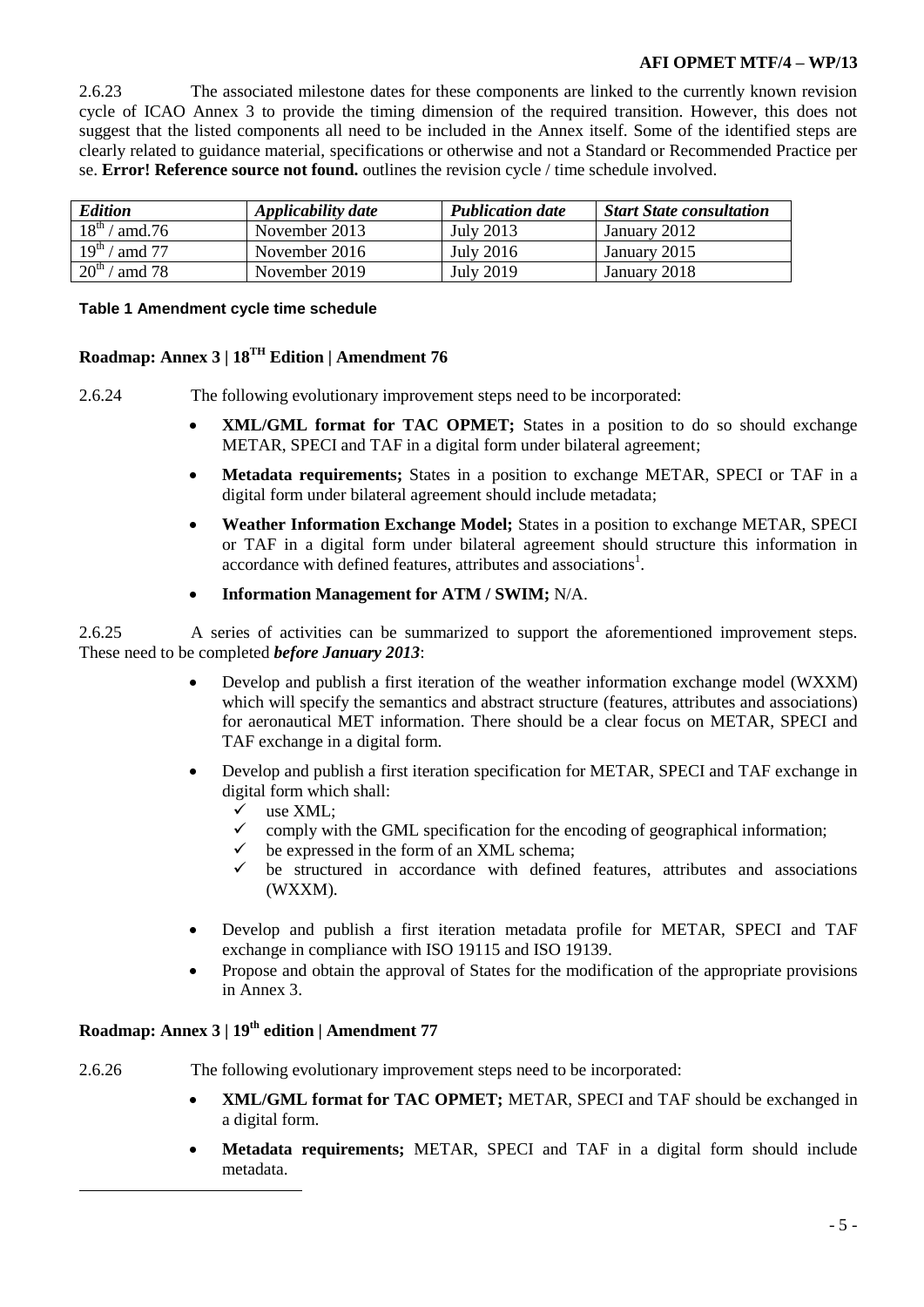- **Weather Information Exchange Model;** When METAR, SPECI and TAF are exchanged in a digital form, the information should be structured in accordance with defined features, attributes and associations. States in a position to do so, under bilateral agreement, should structure all meteorological information in accordance with defined features, attributes and associations.
- **Information Management for ATM / SWIM;** States in a position to do so, under bilateral agreement, should adhere to general principles with respect to information management and consequent communication services and digital data provision.

2.6.27 A series of activities to support the aforementioned improvement steps which need to be completed *before January 2016* are summarized as follows:

- Publish a Major Release of the WXXM which will specify the semantics and abstract structure (features, attributes and associations) for aeronautical MET information.
- Publish a Major Release specification for METAR, SPECI and TAF exchange in digital form which shall:
	- $\checkmark$  use XML:
	- comply with the GML specification for the encoding of geographical information;<br>be expressed in the form of an XMI schema:
	- be expressed in the form of an XML schema;
	- $\checkmark$  be structured in accordance with defined features, attributes and associations (WXXM).
- Develop and publish a first iteration specification for MET information exchange (exclusive of the METAR, SPECI and TAF schema) in digital form which shall:
	- $\checkmark$  use XML;
	- $\checkmark$  comply with the GML specification for the encoding of geographical information;
	- $\checkmark$  be expressed in the form of an XML schema;<br> $\checkmark$  be structured in accordance with defined featured
	- be structured in accordance with defined features, attributes and associations (WXXM);
	- $\checkmark$  allow for the exchange of gridded information and associated exchange formats.
- Publish a Major Release metadata profile for METAR, SPECI and TAF exchange in compliance with ISO 19115 and ISO 19139.
- Develop and publish a first iteration metadata profile for aeronautical MET information exchange (exclusive of the METAR, SPECI and TAF) in compliance with ISO 19115.
- Develop or modify existing guidance on the application of generic information management principles for MET.
- Modify and obtain States approval of the appropriate provisions in Annex 3.

# **Roadmap: Annex 3 | 20th edition | Amendment 78**

2.6.28 The following evolutionary improvement steps need to be incorporated:

- **XML/GML format for TAC OPMET;** METAR, SPECI and TAF shall be exchanged in a digital form.
- **Metadata requirements;** METAR, SPECI and TAF in a digital form shall include metadata.
- **Weather Information Exchange Model;** When METAR, SPECI and TAF are exchanged in a digital form, the information shall be structured in accordance with defined features, attributes and associations. All other MET information should be structured in accordance with defined features, attributes and associations.
- **Information Management for ATM / SWIM;** To be further developed for AMOFSG/10.

2.6.29 A series of activities to support the aforementioned improvement steps which need to be completed *before January 2019* are summarised as follows: